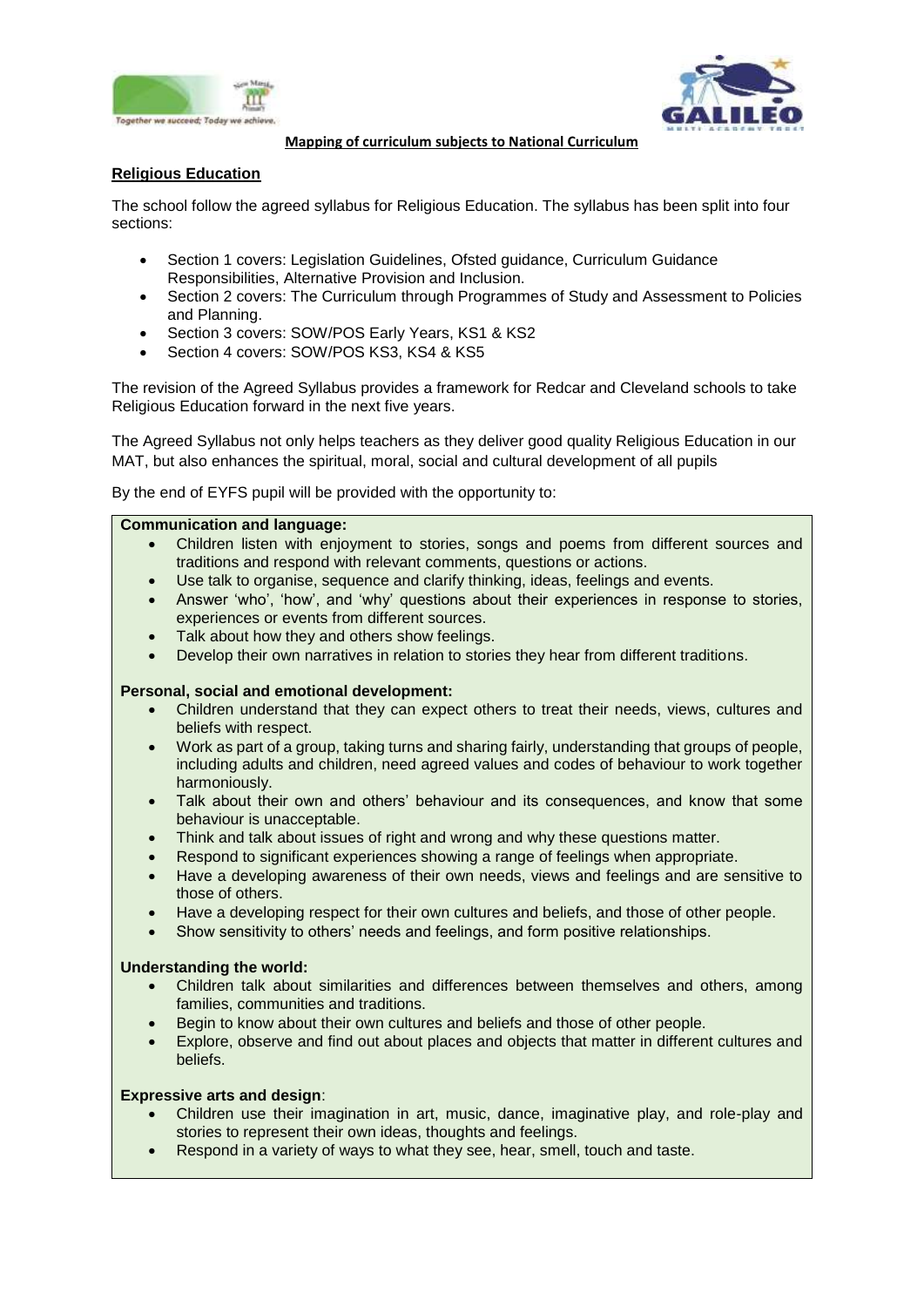



#### **Literacy:**

 Children are given access to a wide range of books, poems and other written materials to ignite their interest.

### **Mathematics:**

Children recognise, create and describe some patterns, sorting and ordering objects simply.

By the end of Key stage one pupils will be taught the knowledge, skills and understanding through:

## **Religions and beliefs**

- Christianity;
- at least one other principal religion;
- a religious community with a significant local presence, where appropriate;
- a secular world view, where appropriate.

### **Themes**

- believing: what people believe about God, humanity and the natural world;
- story: how and why some stories are sacred and important in religion;
- celebrations: how and why celebrations are important in religion;
- symbols: how and why symbols express religious meaning;
- leaders and teachers: figures who have an influence on others locally, nationally and globally in religion;
- belonging: where and how people belong and why belonging is important;
- myself: who I am and my uniqueness as a person in a family and community.

## **Experiences and opportunities**

- visiting places of worship and focusing on symbols and feelings;
- listening and responding to visitors from local faith communities;
- using their senses and having times of quiet reflection;
- using art and design, music, dance and drama to develop their creative talents and imagination;
- sharing their own beliefs, ideas and values and talking about their feelings and experiences;
- beginning to use COMPUTING to explore religions and beliefs as practised in the local and wider community.

By the end of Key stage two pupils will be taught the knowledge, skills and understanding through:

## **Religions and beliefs**

- **Christianity**
- at least two other principal religions
- a religious community with a significant local presence, where appropriate
- a secular world view, where appropriate

## **Themes**

 beliefs and questions: how people's beliefs about God, the world and others impact on their lives;